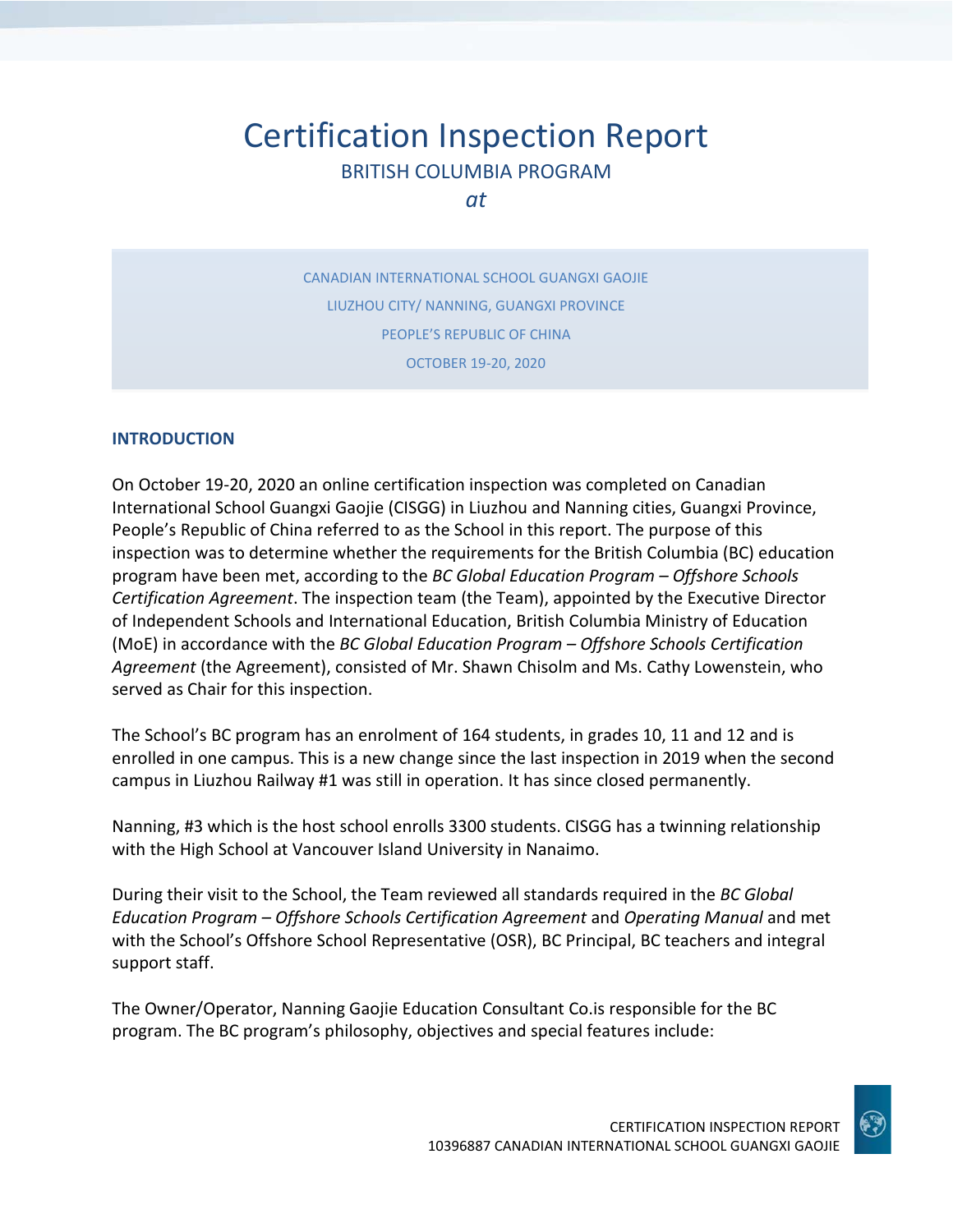Preparing each student as a responsible and positively contributing new generation global citizen who is empowered with the requisite knowledge, skills and attitudes he/she will acquire from the well-articulated BC curriculum delivered in the context of long-established Chinese culture. The School recognizes and respects the distinctiveness of each student and the need for differentiated and personalized instruction. CISGG will prepare each student for success in an increasingly globally interconnected world.

The Team would like to thank Canadian International School Guangxi Gaojie for its hospitality, cooperation and preparedness for the inspection visit.

**The School has satisfactorily addressed requirements contained in the previous inspection report.**

| $\Box$ Requirement | $\boxtimes$ Requirement | $\Box$ Requirement | $\Box$ Not |
|--------------------|-------------------------|--------------------|------------|
| Met                | <b>Partially Met</b>    | Not Met            | Applicable |

Comment:

There was one requirement in the previous inspection report from 2019:

• Teacher planning documents must include a more explicit focus on the core competencies and how these are integrated into the program of study for students.

The above requirement was approved last year adhering to the time frame stated in the 2019 report. However, the Team had an opportunity to review the same document with the timeline that was sent to the Ministry. While the document is comprehensive, the Team could not find sufficient evidence that the plan had been put into regular practice yet and the clarity around the competencies was varied amongst the staff. A focused plan of support by the Principal will be critical to ensure that teachers understand and can implement the core competencies into their teaching. Furthermore, a cohesive professional development plan around the core competencies is an important measure that will yield greater understanding and meaningful curriculum delivery for students.

## **BUSINESS PLAN 1.0**

| The Owner/Operator has submitted a business plan to the BC Ministry of Education,<br>confirming the sustainability of the program. |  |  |  |
|------------------------------------------------------------------------------------------------------------------------------------|--|--|--|
| $\boxtimes$ Requirement<br>$\Box$ Requirement<br>$\Box$ Requirement<br>Partially Met<br>Met<br>Not Met                             |  |  |  |
| Comment:                                                                                                                           |  |  |  |
| The Team reviewed the business plan filed by the Owner/Operator. The Liuzhou government                                            |  |  |  |
| and the host school have recently forbid new enrolments in international schools. The                                              |  |  |  |

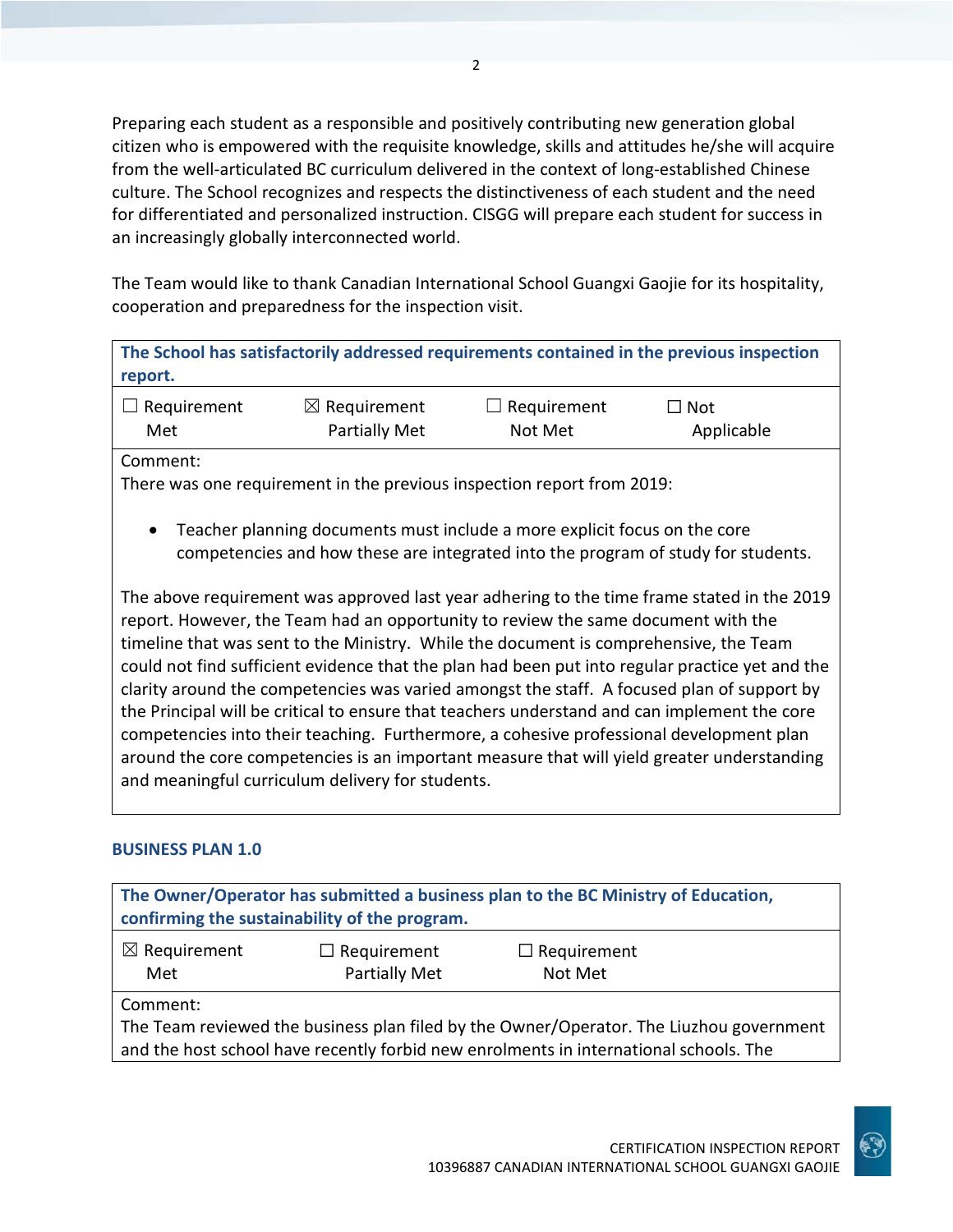Liuzhou campus has now formally closed its operation due to Liuzhou city policy. All educational services and programming are run out of the Nanning #3 BC campus.

One grade 10 class has been situated offsite from Nanning #3 to enable admission of students not deemed eligible by the host school as they have not yet demonstrated capacity for academic success in the BC program. Discussions with both the OSR and the school Principal confirmed a plan for students who are enrolled in the BC program to transfer into the main school in grade 11.

The Team discussed a future marketing plan with the Principal. However, the marketing plan is still largely informed by the host school and in fact, the BC school is heavily reliant on the name and reputation of the host school as they are a leading academic performer in the area of Nanning. The Team suggested that the School must develop a comprehensive marketing plan for recruitment of students with capacity to do well in the BC program. Furthermore, the School must be able to stand alone on its own merit once they move to a new locale.

The School has set three important goals for the 2020/21 school year:

- Implement a minimum of two school-wide experiential learning opportunities for students.
- Increase the involvement of all teachers in the development of language skills both in and out of the classroom. Ensure all teachers work across the curriculum to develop students' IELTS/TOEFL test taking skills.
- Develop and implement extra-curricular activities designed to enhance development of the Core Competencies.

## **INSPECTION CATALOGUE 2.0**

| 2.02 The Owner/Operator meets all requirements as set forth in the BC Global Education<br>Program Offshore Schools Certification Agreement (the Agreement).                                                                                           |                      |                    |  |
|-------------------------------------------------------------------------------------------------------------------------------------------------------------------------------------------------------------------------------------------------------|----------------------|--------------------|--|
|                                                                                                                                                                                                                                                       |                      |                    |  |
| $\boxtimes$ Requirement                                                                                                                                                                                                                               | $\Box$ Requirement   | $\Box$ Requirement |  |
| Met                                                                                                                                                                                                                                                   | <b>Partially Met</b> | Not Met            |  |
| Comment:                                                                                                                                                                                                                                              |                      |                    |  |
| The Owner/Operator continues to be strongly supportive of the BC program, remaining<br>actively and appropriately involved with the school. There appears to be a good working<br>relationship between the Owner/Operator, the OSR and the Principal. |                      |                    |  |
| At the present time, the Owner/Operator has identified a new locale for the School. This is a<br>nessessive to a dua to the untensplayed included in between the heat school and Napping #2                                                           |                      |                    |  |

necessary step due to the untenable relationship between the host school and Nanning #3, BC program school. It is clear that a new location separated from the current host school will enable the BC program to have additional offerings for their students without strict control

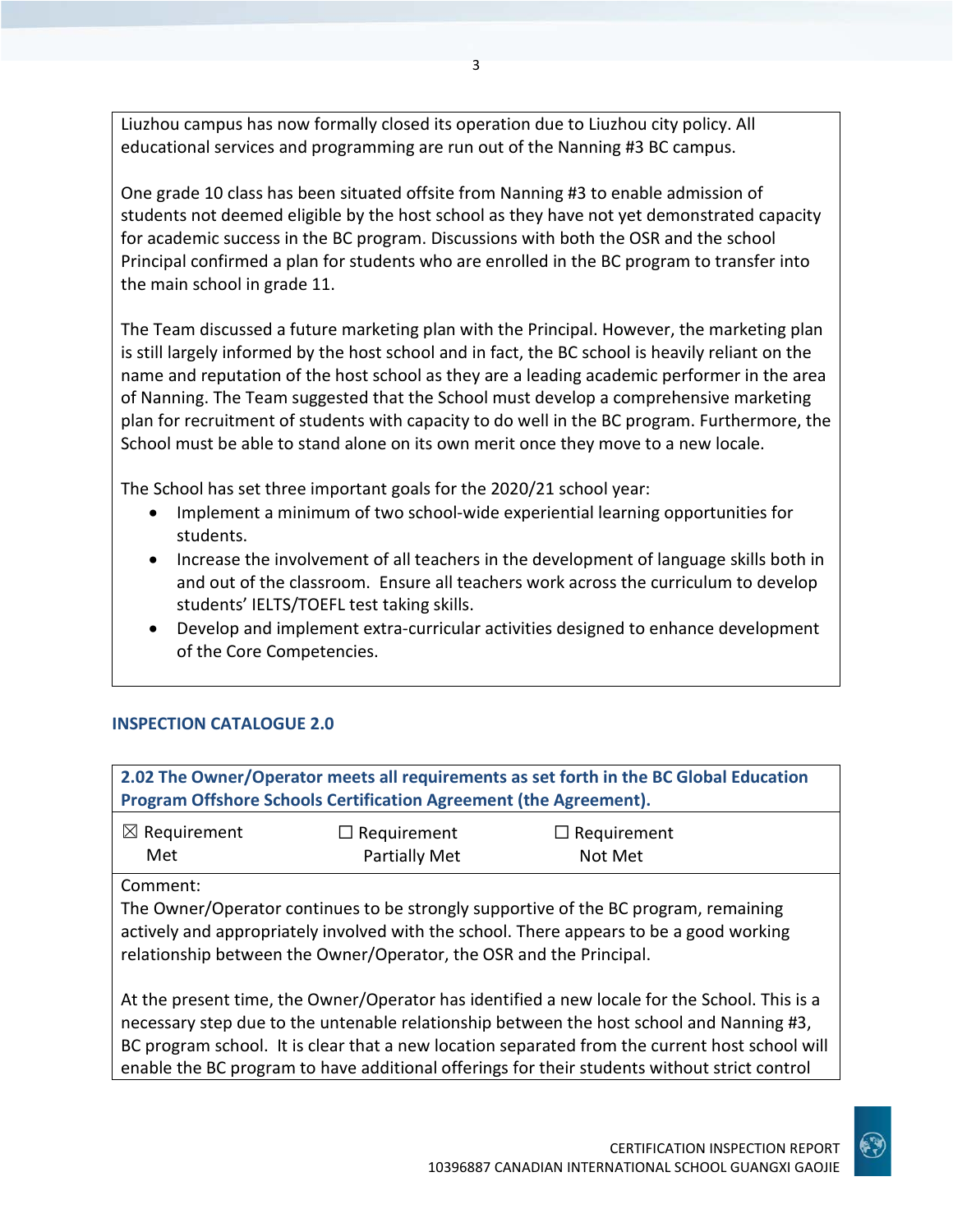by the host school. This situation was articulated during the inspection by every staff member as an impediment for full school success.

The Team commended the staff and Principal for their creative and visionary plans to ensure students received a fulsome educational program despite many limitations from the host school.

Commendation:

The Team commended the staff and Principal for their creative and visionary plans to ensure students received a fulsome educational program despite many limitations from the host school.

**2.03 The Owner/Operator has written approval from the appropriate government entity to operate the offshore school, as outlined in section 5.03 of the Agreement.**

| $\boxtimes$ Requirement | $\Box$ Requirement   | $\Box$ Requirement |
|-------------------------|----------------------|--------------------|
| Met                     | <b>Partially Met</b> | Not Met            |

Comment:

The Team viewed a letter of approval/no objections from the Education Department of the Guangxi Autonomous Region, dated January 4, 2018. The letter is dated December 15, 2017 and contains the required elements as outlined in the inspection catalogue and Certification Agreement.

The letter indicates the required approval from the department for the operation of the BC program at Nanning #3 High School in collaboration with Nanning Gaojie Education Consulting Co. Ltd. The letter contains all of the required documents as outlined in the inspection catalogue and the certification agreement. The letter is valid until July 2022.

The location of the BC program has remained in the Nanning #3 campus, even though there has been discussion of a change of locale. This discussion is still in the works but has not been formalized as of yet.

The Owner/Operator is moving forward in his plan to move the campus to a new location. This is a critical step to enable a more fulsome program to students enrolled in the BC program

## Commendation:

The Owner/Operator is moving forward in his plan to move the campus to a new location. This is a critical step to enable more fulsome program offerings to students enrolled in the BC program.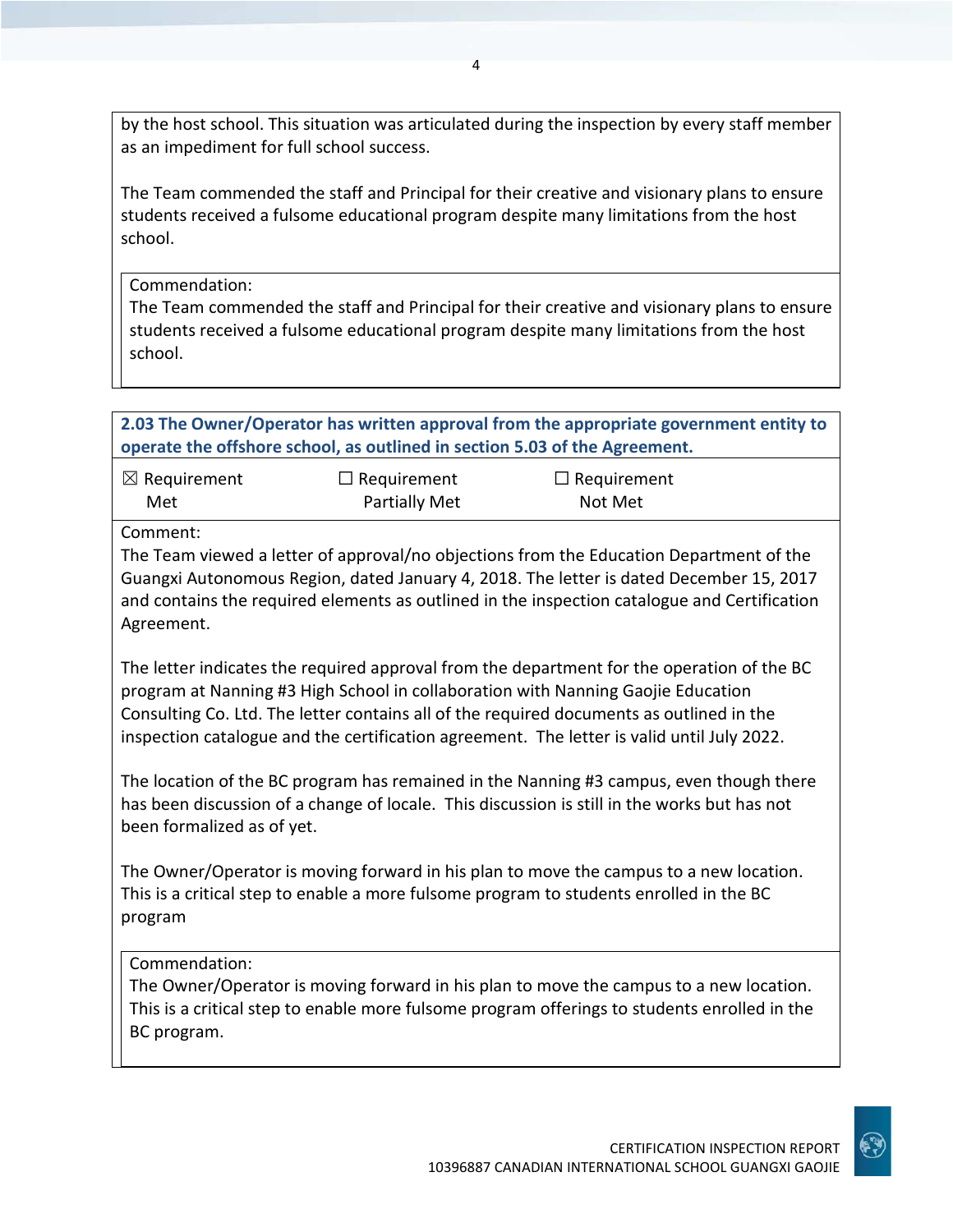## **2.04-2.05 The School meets local building, safety and cafeteria codes and regulations. The facilities are deemed to be suitable to support the BC program.** ☒ Requirement Met ☐ Requirement Partially Met ☐ Requirement Not Met Comment: The Team viewed documented approvals regarding local and provincial building, safety and cafeteria codes and regulations which were translated into English. The Team examined documents provided by the School that show evidence that the School is in compliance with local Chinese regulations in terms of building inspections, approvals and cafeteria licensing. The Team reviewed emergency plans and protocols that describe action that is to be taken in the event an emergency should occur that would cause an unplanned temporary or permanent closure of the School. The School holds regular earthquake and fire drills. Alternative facilities have been identified for unplanned emergencies. The plans were developed by the School and vetted by the Offshore School Representative (OSR) for accuracy and functionality. The Team had a discussion with the Principal regarding COVID-19 and at this point, there are no specific protocols implemented due to the COVID-19 pandemic in the School's emergency plans or elsewhere. The Team recommended that the School incorporate COVID-19 protocols into their emergency plans. The BC program is in an expansive and large campus and includes facilities such as auditoriums, science labs, music rooms, outdoor fields, cafeteria, swimming pools and a track. However, those facilities are not usually available to BC students and in fact, the access is becoming more difficult as time goes on. This has impacted the ability for teachers to offer different aspects of their programming. Creative planning has ensured that the BC students are receiving appropriate teaching and learning despite the physical barriers at the School. At present, the host school has limited the ability for parents of BC students to enter the campus. The Team verifies that the facilities are at this time deemed to be suitable to support the BC program

## Commendation:

Creative planning has ensured that the BC students are receiving appropriate teaching and learning despite the physical barriers at the School.

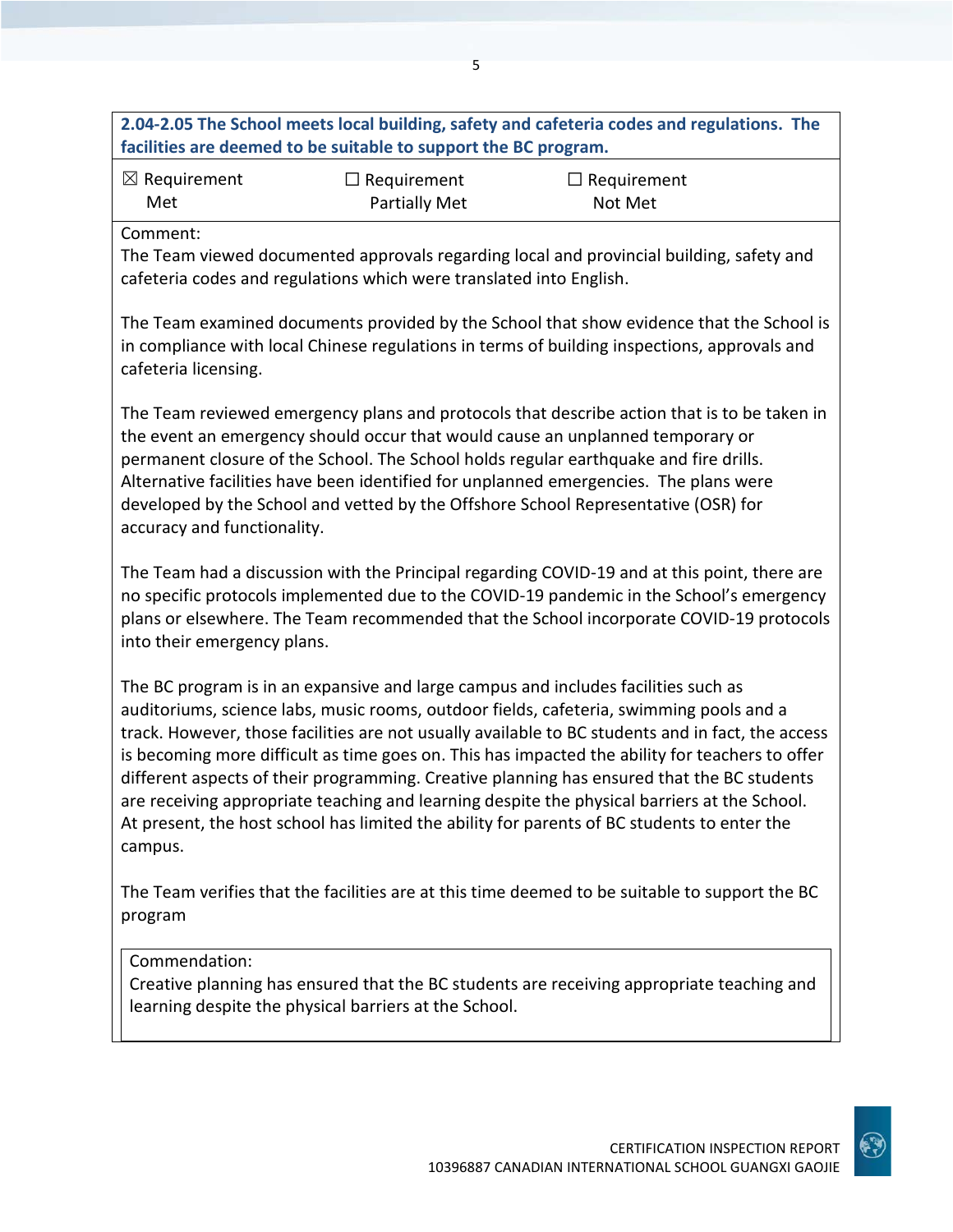**2.06 Offshore School Representative (OSR) - The Owner/Operator must appoint an individual to act as offshore school representative. This individual must be confirmed by the province and must meet all of the requirements set out in section 14 of the Agreement.**

| $\boxtimes$ Requirement | $\Box$ Requirement | $\Box$ Requirement |
|-------------------------|--------------------|--------------------|
| Met                     | Partially Met      | Not Met            |

Comment:

The OSR is an experienced educator with many years of experience as an educational leader. He has been the OSR for Nanning #3 for more than a decade. His contract is renewed yearly.

The Team appreciated the participation throughout the inspection. His committed support will be helpful in enabling the School to address the current difficult relationship with the host school. He will also be integral in supporting teachers in their understanding and implementation of the Core Competencies.

The Offshore School Representative is aware of his obligation to report critical information relating to changes in the operation of the school or ownership structure that could significantly impact the School's operations.

Commendation:

The OSR's committed support will be helpful in enabling the School to address the current difficult relationship with the host school. He will also be integral in supporting teachers in their understanding and implementation of the Core Competencies.

**2.07 The Principal meets the requirements as outlined in section 2.06 of the inspection catalogue for offshore schools.**

| $\boxtimes$ Requirement | $\Box$ Requirement   | $\Box$ Requirement |
|-------------------------|----------------------|--------------------|
| Met                     | <b>Partially Met</b> | Not Met            |

Comment:

The Principal is in his first year as Principal of Nanning #3. However, he acted as co-Principal last year and before that was on faculty since 2014. The Principal has had several years of offshore experience and meets the requirements outlined in 2.06 of the inspection catalogue.

The Principal's job description is comprehensive, outlining all elements required in the Agreement. The Principal is working on being increasingly proficient and knowledgeable with the new BC curriculum. However, the competing needs at the School as this time as well as the COVID-19 pandemic have not enabled him to focus solely on the teaching and learning at the School.

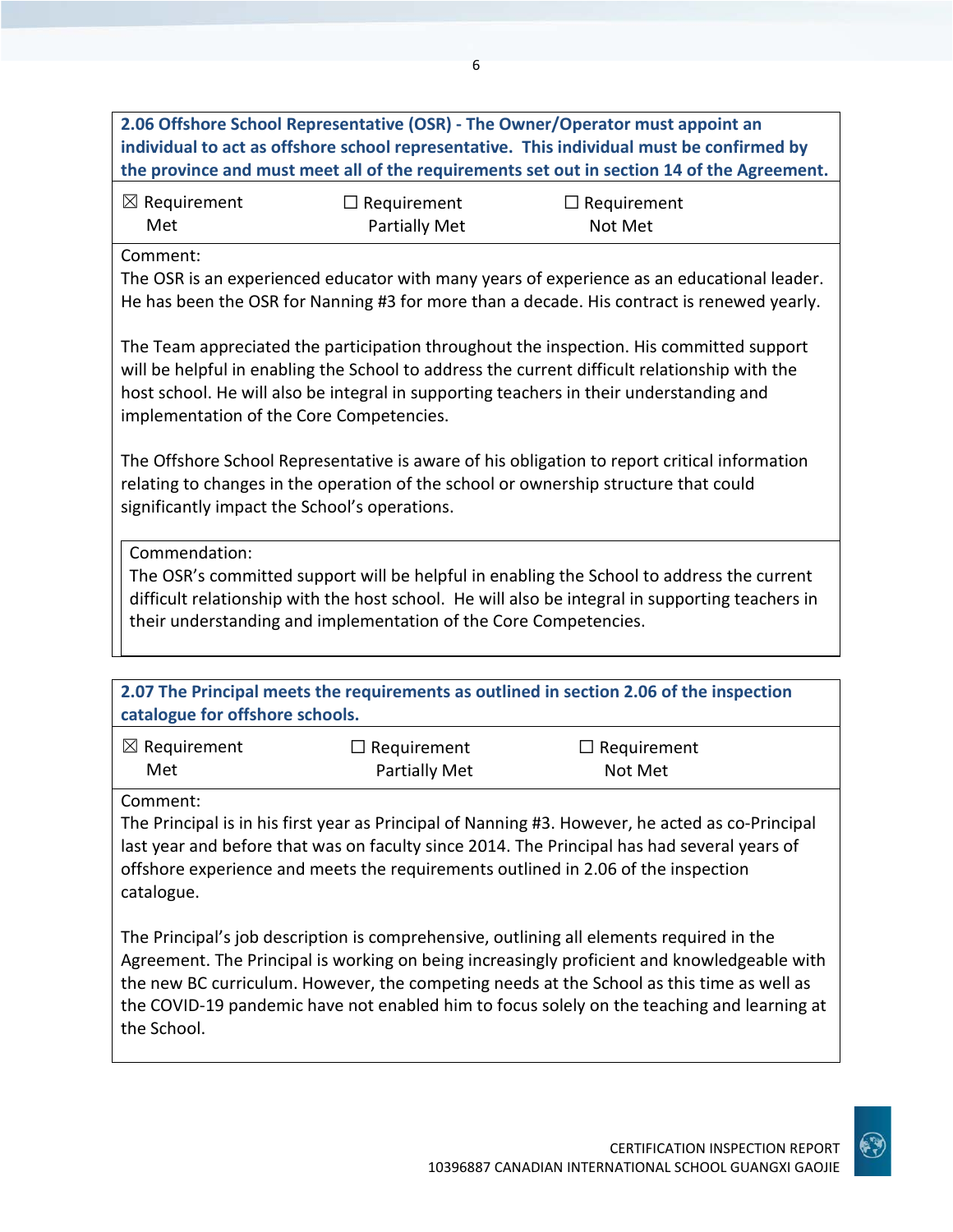The Principal is to be commended for leading the School during this difficult pandemic. The hybrid model of teaching and learning has taken strong professional leadership to manage effectively.

It is suggested that the Principal carefully prioritize his time so that faculty are able to receive more regular support with teaching and learning.

Commendation:

The Principal is to be commended for leading the School during this difficult pandemic. The hybrid model of teaching and learning has taken strong professional leadership to manage effectively.

**2.08 The School meets the administrative support requirements as outlined in section 2.08 of the inspection catalogue for offshore schools.**

| $\boxtimes$ Requirement | $\Box$ Requirement   | $\Box$ Requirement |
|-------------------------|----------------------|--------------------|
| Met                     | <b>Partially Met</b> | Not Met            |

Comment:

The School meets the requirements for administrative support as outlined in section 2.08 of the inspection catalogue. An English-speaking experienced Chinese principal's assistant has responsibility for maintaining student records, daily administrative needs within the School as well as acting as a homeroom teacher. She is also responsible for the translation of documents and acts as an interpreter between the parents and the School.

The Team also spoke with the BC program coordinator who is the formal liaison between the BC School and the host school. She works closely with the BC Principal and reports directly to the Owner/Operator. The program coordinator assists with teacher visas and facilitates the housing and some foreign affairs. The program coordinator also looks after teacher housing and visa applications. She has an excellent working relationship with the Principal.

The Principal's assistant and the BC program director work collaboratively with the Principal to collectively manage the operational requirements of the School. The Team commends the School for establishing a competent administrative leadership team that ensures the administrative details and supports are in place to run the BC program.

Commendation:

The Team commends the School for establishing a competent administrative leadership team that ensures the administrative details and supports are in place to run the BC program.

**2.09 The School meets the Student Record requirements as outlined in section 2.09 of the Inspection Catalogue for offshore schools.**

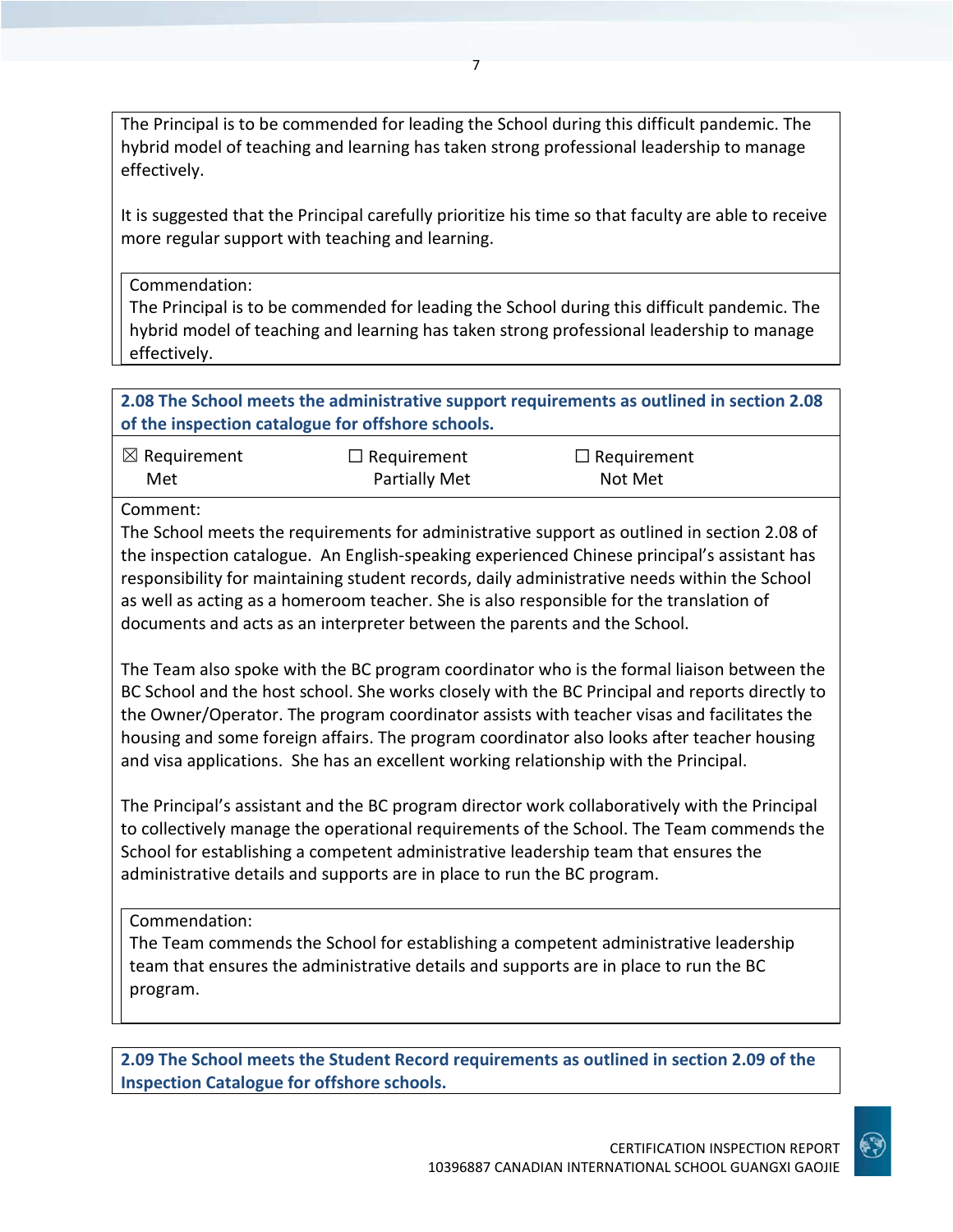| $\boxtimes$ Requirement | $\Box$ Requirement   | $\Box$ Requirement |  |
|-------------------------|----------------------|--------------------|--|
| Met                     | <b>Partially Met</b> | Not Met            |  |

Comment:

The Team had a comprehensive discussion with the Principal's assistant who is directly responsible for the student records.

The structure of the virtual inspection made it difficult for the Team to do a thorough inspection of all files. However, through our conversation on the different aspects of the student files, it was clear that they were in good order and have all of the necessary components.

The Team made a suggestion that the files be structured so that medical or legal alerts were clearly identified on the physical file.

Furthermore, the Team asked the School to update their student and parent consent forms based on the ministry guidelines for the 2020/2021 school year.

| 2.10-2.18 The School meets the teacher certification requirements as outlined in sections<br>2.10-2.18 of the inspection catalogue for offshore schools.                                                                             |                                                                                     |                                                                                         |  |
|--------------------------------------------------------------------------------------------------------------------------------------------------------------------------------------------------------------------------------------|-------------------------------------------------------------------------------------|-----------------------------------------------------------------------------------------|--|
| $\boxtimes$ Requirement<br>Met                                                                                                                                                                                                       | $\Box$ Requirement<br>Partially Met                                                 | $\Box$ Requirement<br>Not Met                                                           |  |
| Comment:                                                                                                                                                                                                                             | for their diligence in ensuring that all teachers had their certification in order. | All teachers at the School hold valid COQs. The Team commends the Principal and the OSR |  |
| The Team reviewed the files and noted that all local support staff (homeroom teachers) have<br>evidence of local criminal records checks on file.                                                                                    |                                                                                     |                                                                                         |  |
| The Team verbally confirmed that all teachers are employed under proper Chinese work<br>permits. Teacher files are in order and well maintained and include evidence that teacher<br>evaluations are occurring as per school policy. |                                                                                     |                                                                                         |  |
| The Team confirms that all authorized persons under the Agreement possess valid and<br>current certification under the Ministry of Education.                                                                                        |                                                                                     |                                                                                         |  |
| Commendation:                                                                                                                                                                                                                        |                                                                                     |                                                                                         |  |
| The Team commends the Principal and the OSR for their diligence in ensuring that all<br>teachers had their certification in order.                                                                                                   |                                                                                     |                                                                                         |  |



8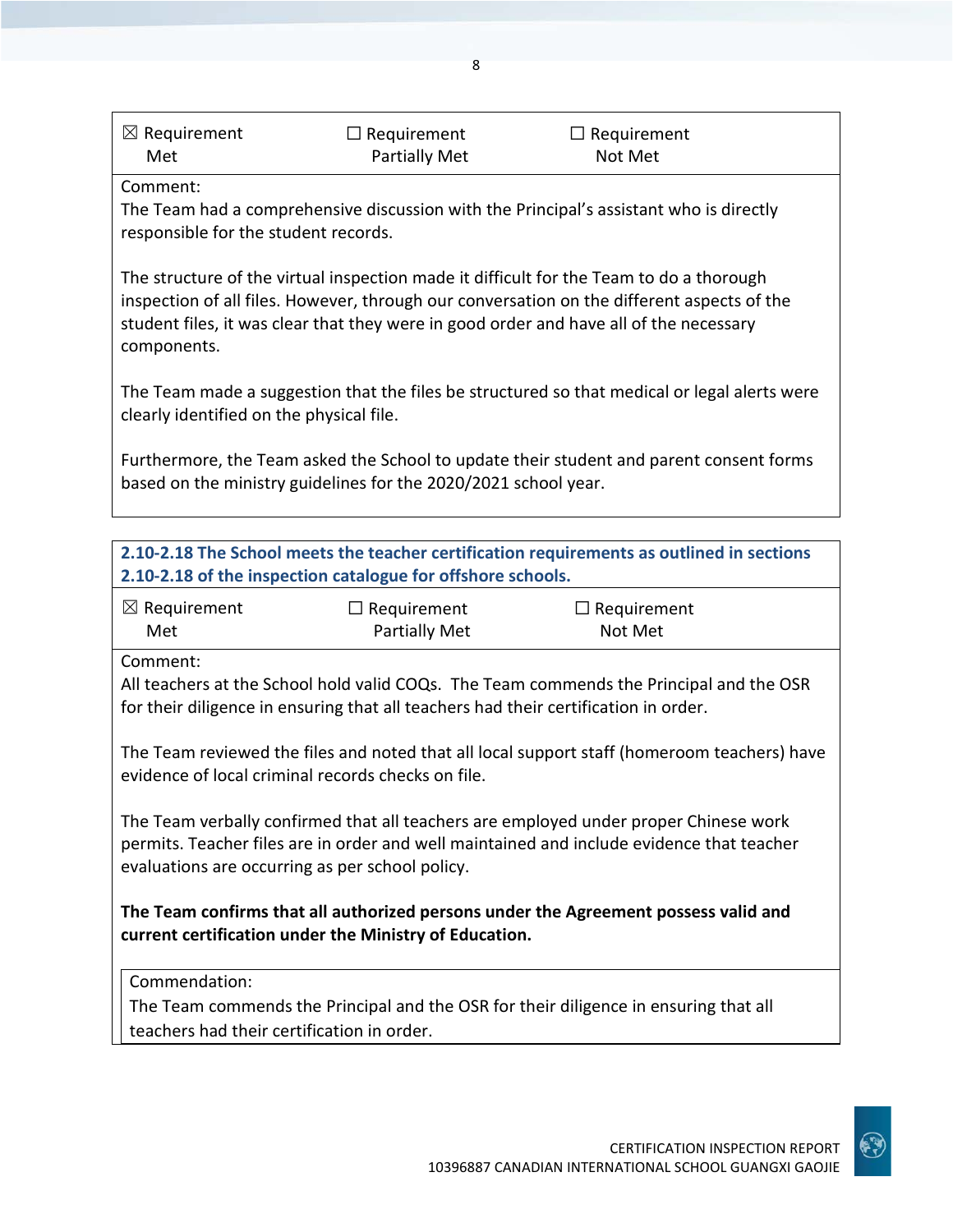## **2.19 The School meets the requirements for curriculum implementation outlined in section 2.19 of the inspection catalogue for offshore schools.**

9

| $\Box$ Requirement | $\boxtimes$ Requirement | $\Box$ Requirement |
|--------------------|-------------------------|--------------------|
| Met                | Partially Met           | Not Met            |

#### Comment:

A review of teacher course plans demonstrated the School responded to last year's inspection requirement to have teacher plans explicitly identify core competencies in their planning. Individual virtual meetings with teachers revealed a value for the "Know-Do-Understand" curriculum framework, but individual teachers reported different levels of confidence in the actual implementation of the core competencies into their daily practice.

Teachers reported they took it upon themselves to prioritize implementing competencybased learning and First Peoples Principles of Learning as part of their own personal professional growth. Several teachers expressed their appreciation for the opportunities to collaborate with colleagues informally to share expertise and experiences. The Team heard a strong desire for continued professional development and structured staff collaboration opportunities, primarily focusing on the implementation and assessment of the core competencies and improved integration of First Peoples Principles of Learning.

After the 2019 fall inspection, the School submitted a core competencies implementation plan to the ministry, outlining the steps it would take to support address their teachers' growth in this area. Due to the global pandemic, the School was unable to institute much of the plan so the Inspection Team, in consultation with the Principal, requires that the School recommit to the goals of last year's plan. The School will provide the ministry with an updated 2020/2021 professional development plan, focusing on in-class implementation of the core competencies and the First Peoples Principles of Learning.

### Requirement:

The School recognizes that circumstances beyond their control affected their ability to provide the support to their teaching staff to fully implement the core competencies and First Peoples Principles of Learning into their programs. Therefore, the School will update last year's teacher professional growth plan for implementation during the 2020/2021 school year.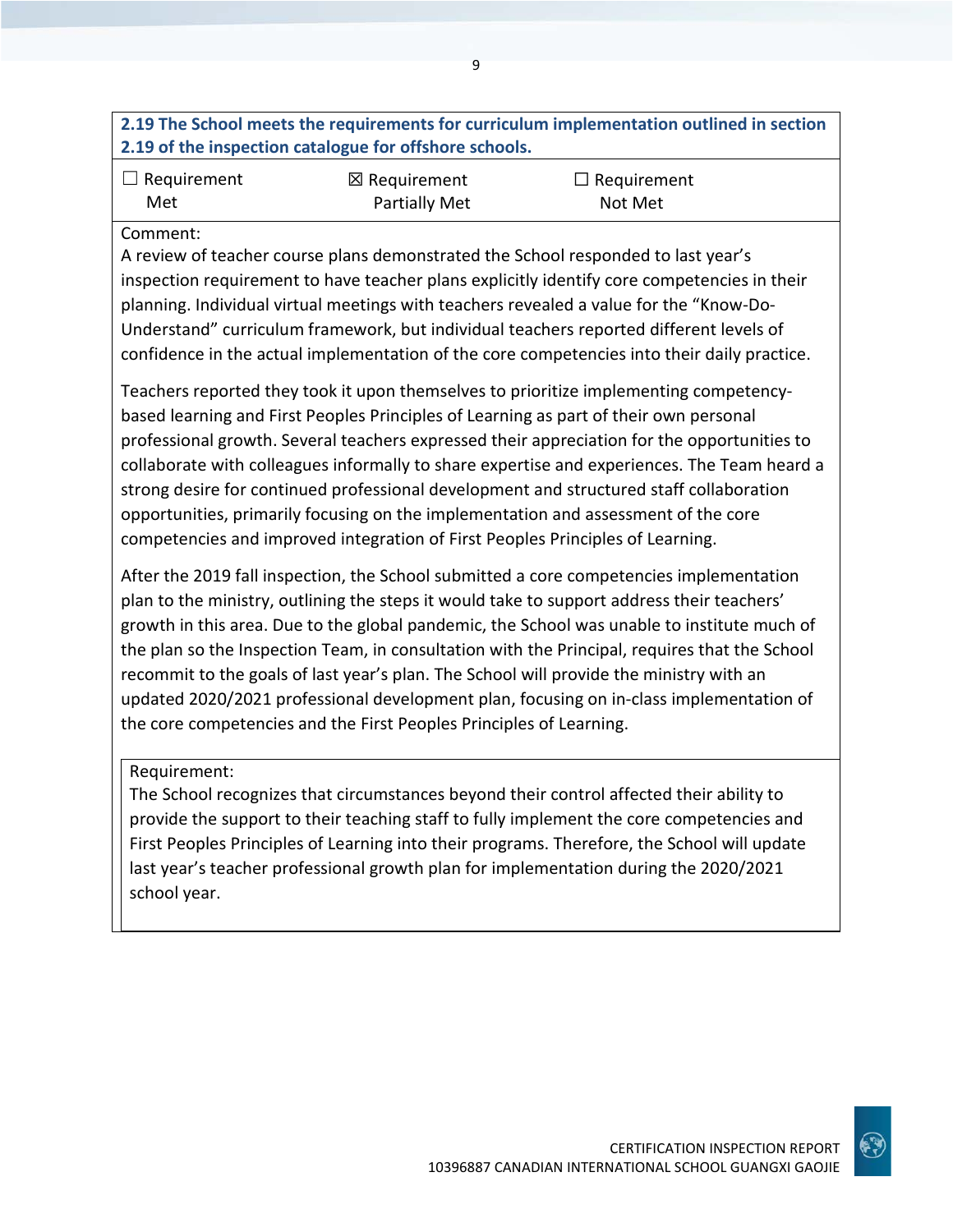## **2.20 The School meets the requirements for English language assessment and acquisition as outlined in section 2.20 of the inspection catalogue for offshore schools.**

10

| ⊠ Requirement | $\Box$ Requirement   | $\Box$ Requirement |
|---------------|----------------------|--------------------|
| Met           | <b>Partially Met</b> | Not Met            |

Comment:

The Team reviewed the English placement test and discussed the assessment process with the Principal, who oversees the admission process and makes the final decision on student enrollment.

This year several grade 10 student applicants met the School's English proficiency requirement but, due to the high-grade point average required to attend the host school, these students cannot be on the host school campus until their grade 11 year and must receive their programming offsite.

Each CISGG student's English proficiency is assessed three times throughout the school year and the School uses an IELTS-based assessment instrument. One of this year's school goals is to provide additional, less formalized, extra-curricular opportunities for students to develop their English proficiency.

Commendation:

The School is commended for providing extra, out of the regular class schedule opportunities for students to enhance their English proficiency.

**2.21(a-e) The School meets the course credit requirements (equivalency, challenge, exemptions and BAA courses) as outlined in section 2.21 (a-e) of the inspection catalogue for offshore schools.**

| ⊠ Requirement | $\Box$ Requirement   | $\Box$ Requirement |
|---------------|----------------------|--------------------|
| Met           | <b>Partially Met</b> | Not Met            |

Comment:

The Team observed that the School has course equivalency and challenge policies in place that are accessible by all members of the school community.

The School does not offer any BAA or exempted courses this school year. CISGG students may receive credit for Mandarin 10, 11 and 12, through the School's course equivalency policy.

CERTIFICATION INSPECTION REPORT

10396887 CANADIAN INTERNATIONAL SCHOOL GUANGXI GAOJIE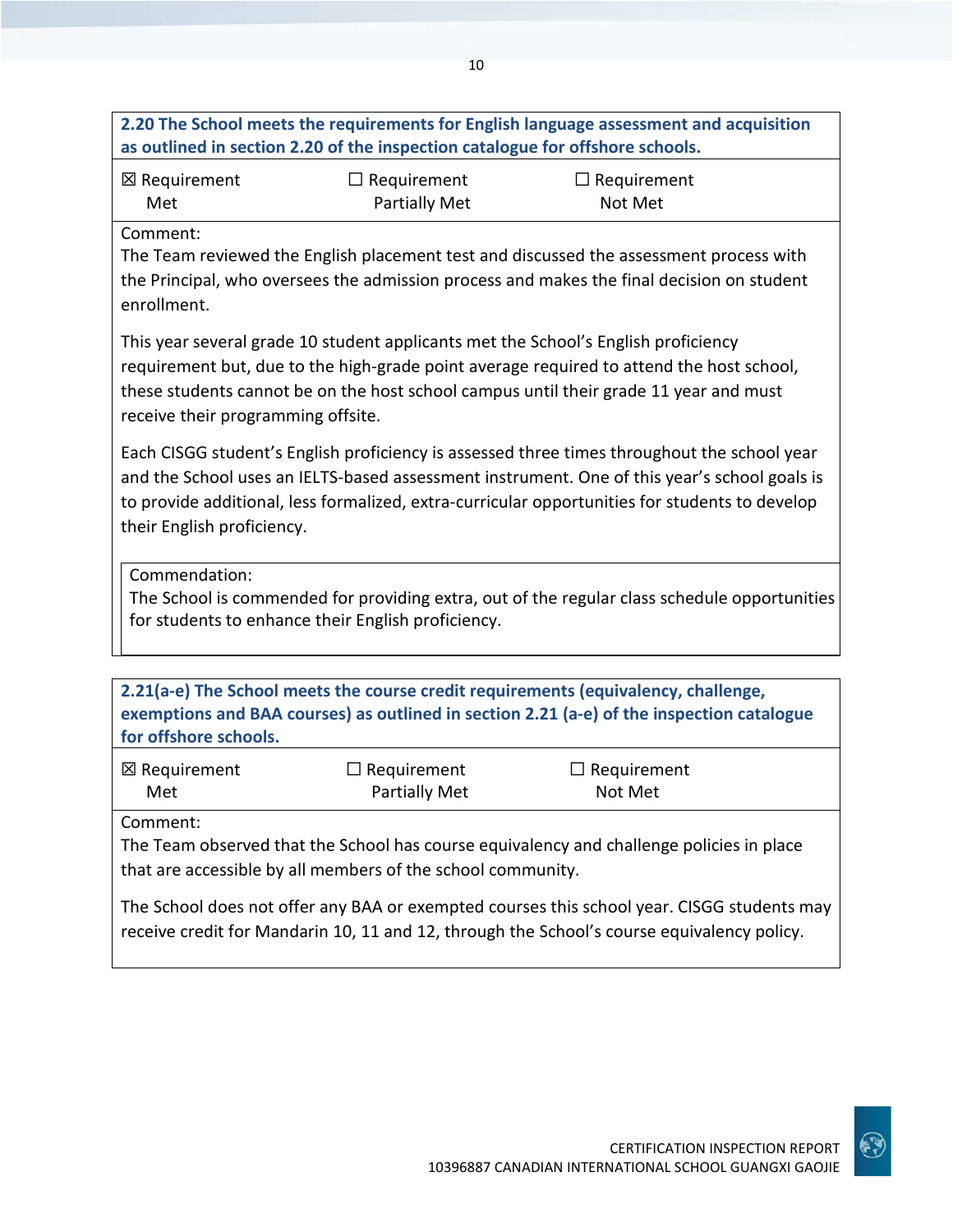**2.21(f-g) The School meets the course overview/course planning requirements as outlined in Schedule B Part I, 2. (e) of the Agreement; namely, that all BC program courses offered in the School meet or exceed the ministry learning outcomes/learning standards identified in the educational program guides for each course.**

| ⊠ Requirement | $\Box$ Requirement | $\Box$ Requirement |
|---------------|--------------------|--------------------|
| Met           | Partially Met      | Not Met            |

Comment:

The Team received the teacher planning documents on the day the inspection was to commence, which provided little opportunity to review the documents in advance of the virtual teacher interviews.

A subsequent review of course plans revealed CISGG teachers are fully aware of the expectations for BC curriculum planning and continue to develop, and more effectively incorporate, core competencies and First Peoples Principles of Learning into their planning.

The Principal identified the School's successful offsite, weeklong, learning-in-place project at a local village, as one of the highlights of the past school year. While the pandemic will not allow for this project to take place this year, both students and staff look forward to the resumption of this creative, learning-filled endeavor.

**2.22 The School meets the instructional time allotment requirements as outlined in section 4.5 of the inspection catalogue for offshore schools, including the requirements set out in sections 1.1 to 6, with the exception of s. 4(5)(b), 4 (6), 5 (8)(a) and (d) and s. 5.3 of Ministerial Order 41/91, the Educational Standards Order, enacted under the Independent School Act.**

| ⊠ Requirement | $\Box$ Requirement | $\Box$ Requirement |
|---------------|--------------------|--------------------|
| Met           | Partially Met      | Not Met            |

Comment:

A review of the School's calendar and timetable confirmed that the School provides instructional hours beyond the ministry's instructional time allotment requirement. The teaching staff also indicated that additional, less formal instruction occurs outside of the regular school schedule.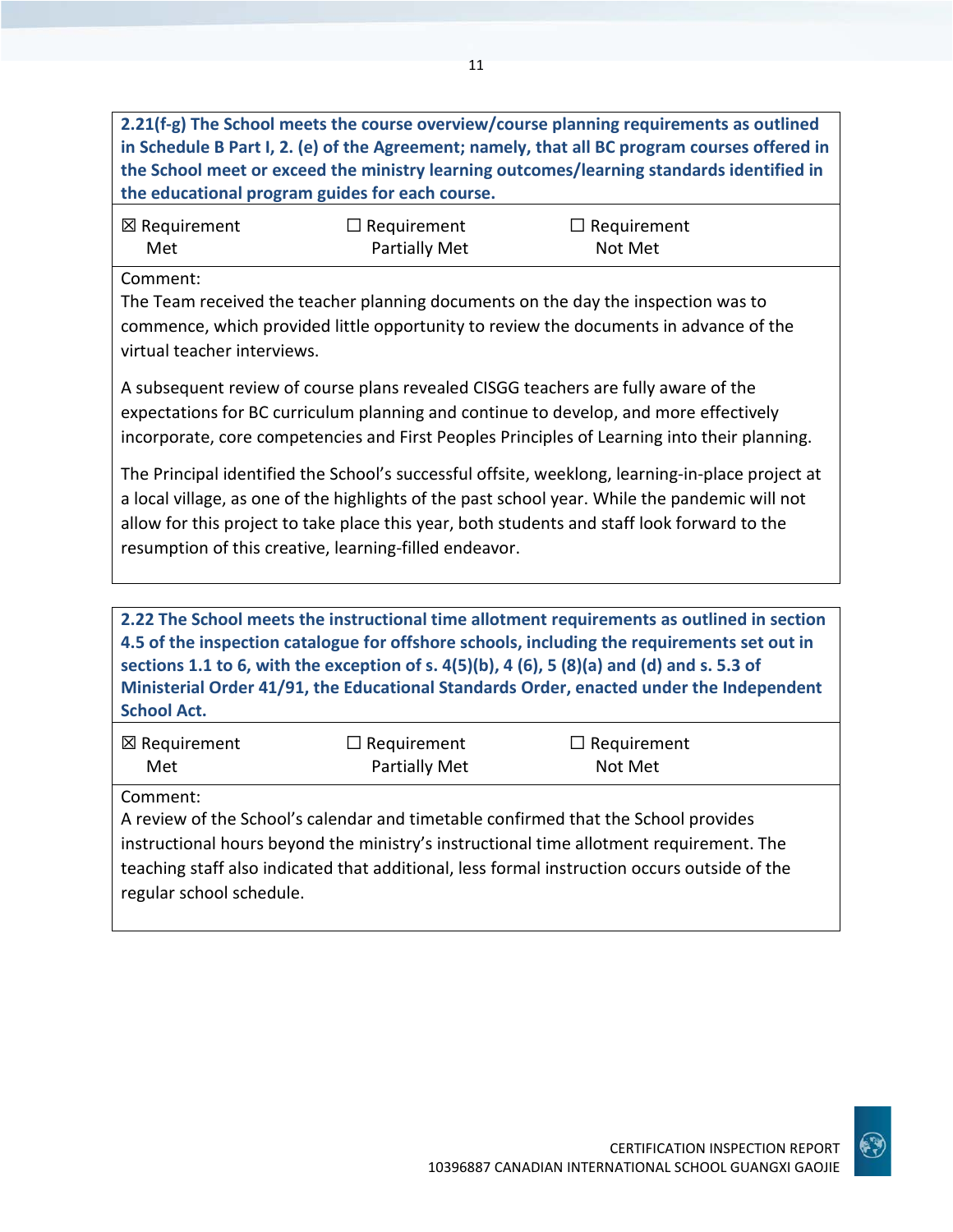**2.23 The School meets the assessment methods requirements as outlined in section 2.23 of the inspection catalogue for offshore schools.**

| ⊠ Requirement | $\Box$ Requirement   | $\Box$ Requirement |
|---------------|----------------------|--------------------|
| Met           | <b>Partially Met</b> | Not Met            |

#### Comment:

The Team reviewed the most recent data comparing the School's English and Communications 12 course grades and their student's achievement on provincial assessments. Although data such as this will no longer be available, as future provincial assessments are no longer course-based, the Principal acknowledged that a 20% spread between the English 12 course grade and the provincial assessment results from 2018/2019 initiated a review of the School's assessment practices. This year the School plans to facilitate greater teacher sharing of effective assessment resources and practices.

Student achievement is regularly monitored by CISGG teachers and administration with the goal of identifying students that require supplemental supports. The School's teacher assistants play a pivotal role in assuring that parents are aware of any learning concerns and that parents are consulted when shaping targeted learning interventions.

The Team confirms the School has comprehensive provincial assessment invigilation and security procedures in place.

| 2.24 The School meets the learning resources requirements as outlined in section 2.24 of<br>the inspection catalogue for offshore schools.                                                                                     |                    |                    |  |
|--------------------------------------------------------------------------------------------------------------------------------------------------------------------------------------------------------------------------------|--------------------|--------------------|--|
| $\boxtimes$ Requirement                                                                                                                                                                                                        | $\Box$ Requirement | $\Box$ Requirement |  |
| Met                                                                                                                                                                                                                            | Partially Met      | Not Met            |  |
| Comment:                                                                                                                                                                                                                       |                    |                    |  |
| The School continues to invest in print materials designed to enhance student learning and                                                                                                                                     |                    |                    |  |
| English language acquisition. The School has a print resource budget and staff are consulted                                                                                                                                   |                    |                    |  |
| for their requests, but the Principal provides the final approval of resource purchases. The                                                                                                                                   |                    |                    |  |
| $\sim$ 1 and 1 and 1 and 1 and 1 and 1 and 1 and 1 and 1 and 1 and 1 and 1 and 1 and 1 and 1 and 1 and 1 and 1 and 1 and 1 and 1 and 1 and 1 and 1 and 1 and 1 and 1 and 1 and 1 and 1 and 1 and 1 and 1 and 1 and 1 and 1 and |                    |                    |  |

School is focused on acquiring fiction offerings that cater to their target audience and the School reports an increase in student reading due to the availability of fiction resources that are more relevant to the reader.

The School staff members expressed concern over the consistency of internet access and the strength of the Wi-Fi signal. The School must rely on the host school for this access and there is hope that if the School locates to an independent school site, this challenge will improve.

During the pandemic, the School was obliged to offer remote learning opportunities for students and relied on Moodle and Zoom platforms. With the return to in-class instruction the School has retained Moodle as a resource to support student learning.

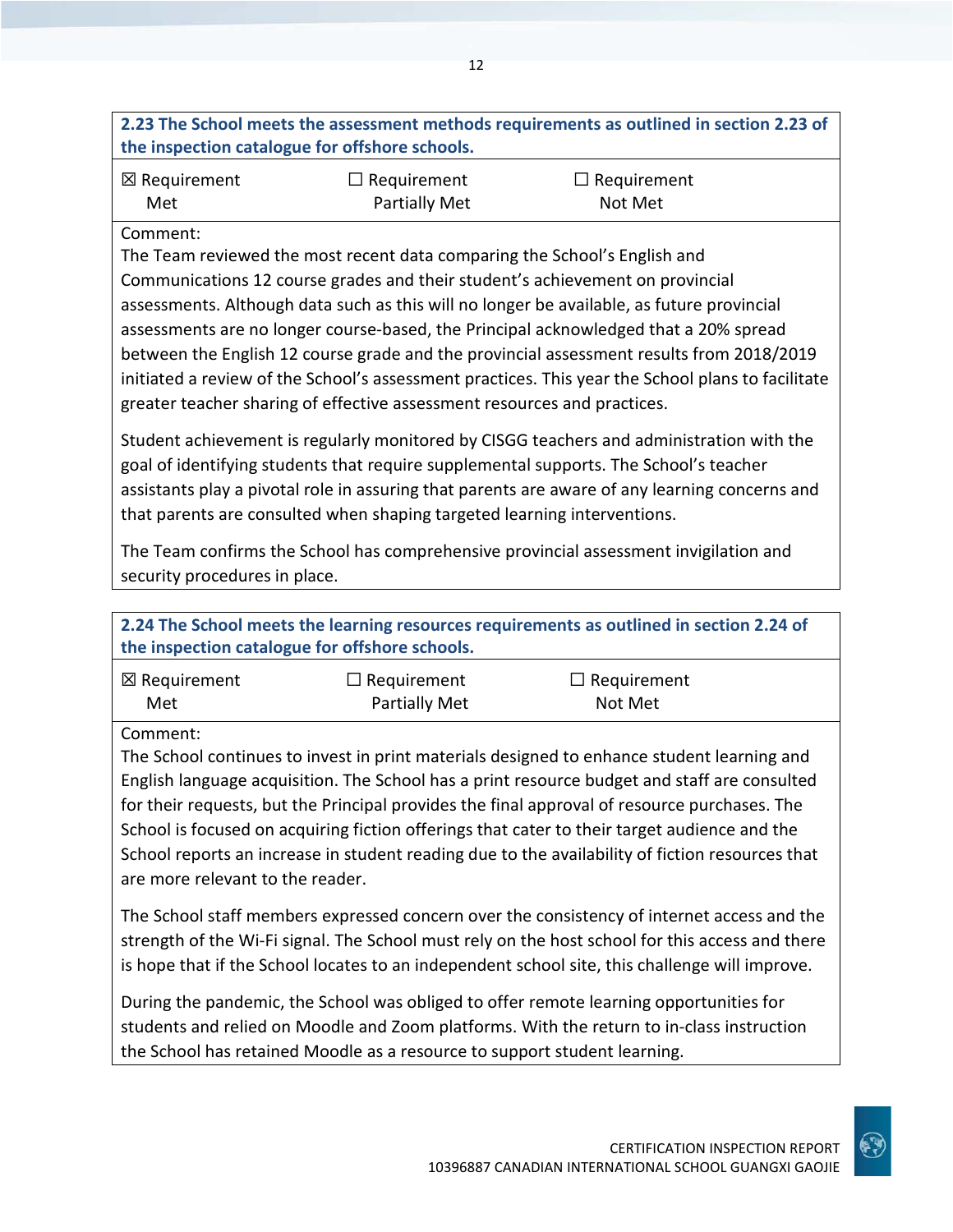## **2.25 The School meets the student progress report requirements as outlined in section 2.25 of the inspection catalogue for offshore schools.**

| ⊠ Requirement | $\Box$ Requirement   | $\Box$ Requirement |
|---------------|----------------------|--------------------|
| Met           | <b>Partially Met</b> | Not Met            |

### Comment:

The School provides formal reports to parents at the midpoint and end of each semester. A review of the student report contained in the School's annual report lacked important data such as the date of the report and student attendance. In discussion with the Principal, the school was able to provide virtual evidence that the student report generated by their new school management system (PowerSchool) brings their student reports into compliance with ministry requirements.

Parents are provided with the opportunity to formally meet with their child's teacher twice a year and "as required" parent communication occurs throughout the year, with the assistance of the Chinese support staff.

| 2.26 The School meets the parent/student handbook requirements as outlined in section |                      |                    |  |
|---------------------------------------------------------------------------------------|----------------------|--------------------|--|
| 2.26 of the inspection catalogue for offshore schools.                                |                      |                    |  |
| $\boxtimes$ Requirement                                                               | $\Box$ Requirement   | $\Box$ Requirement |  |
| Met                                                                                   | <b>Partially Met</b> | Not Met            |  |

Comment:

The Team reviewed the School's updated parent/student handbook. The handbook provides parents and students with the required information, including dispute resolution policies for a variety of complaint scenarios.

As the impact of COVID-19 continues, the School is encouraged to update their handbook to include pandemic protocols that address student safety and potential implications on the student learning environment.

**2.27 The School meets the teacher handbook requirements as outlined in section 2.27 of the inspection catalogue for offshore schools.**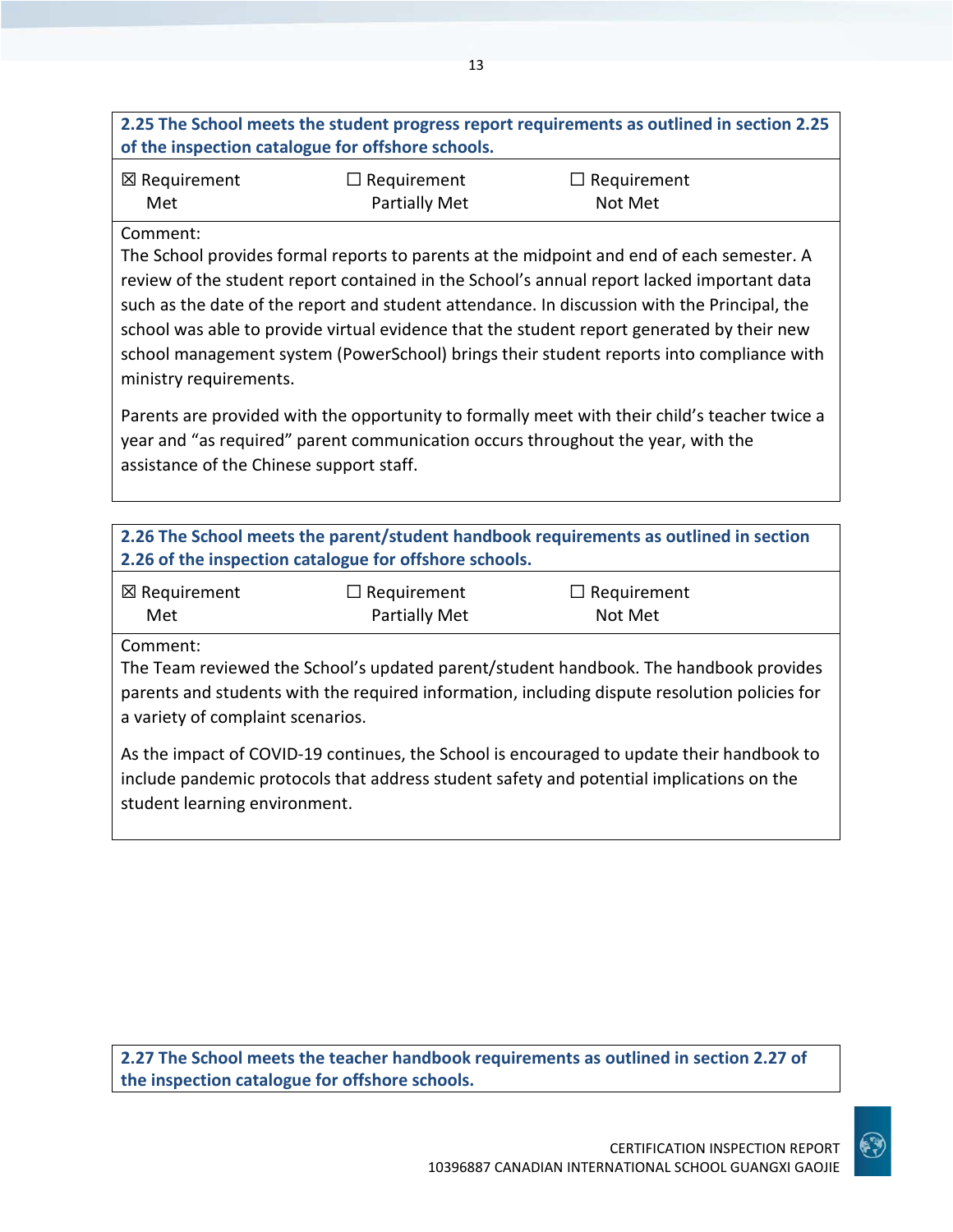| ⊠ Requirement | $\Box$ Requirement | $\Box$ Requirement |  |
|---------------|--------------------|--------------------|--|
| Met           | Partially Met      | Not Met            |  |
|               |                    |                    |  |

Comment:

The School has an extensive teacher handbook that is updated yearly. The document meets the requirements of section 2.27 of the inspection catalogue and outlines expectations and responsibilities for teachers, administrators, and the employer.

The teacher and administration staff evaluation policies were reviewed by the Team and meet the ministry's requirement.

| 2.28 The School meets the distributed learning requirements as outlined in section 18 of<br>the Agreement and section 2.28 of the inspection catalogue for offshore schools.                                                                                                  |  |  |  |  |
|-------------------------------------------------------------------------------------------------------------------------------------------------------------------------------------------------------------------------------------------------------------------------------|--|--|--|--|
| $\boxtimes$ Requirement<br>$\Box$ Requirement<br>$\Box$ Requirement<br>$\Box$ Not<br>Partially Met<br>Met<br>Not Met<br>Applicable                                                                                                                                            |  |  |  |  |
| Comment:<br>Three students are each accessing one online course (Fashion Industry 12, CLE 11 and<br>Workplace Math 11) through Global Ed BC. The School is aware that they are required to<br>apply their course equivalency policy to grant credit for these online courses. |  |  |  |  |

## **CONCLUSION**

## **Commendations**

**The Inspection Team wishes to recognize the Owner/Operator, Principal, staff and Offshore School Representative of Canadian International School Guangxi for:**

- their creative and visionary plans to ensure students received a fulsome educational program despite many limitations from the host school.
- the Owner/Operator's plan to move the campus to a new location. This is a critical step to enable more fulsome program offerings to students enrolled in the BC program.
- the creative planning that has ensured that the BC students are receiving appropriate teaching and learning despite the physical barriers at the School.
- the OSR's committed support will be helpful in enabling the School to address the current difficult relationship with the host school and the focus needed to support teachers in their understanding and implementation of the Core Competencies.
- the Principal's role in leading the School during this difficult pandemic. The hybrid model of teaching and learning has taken strong professional leadership to manage effectively.



14